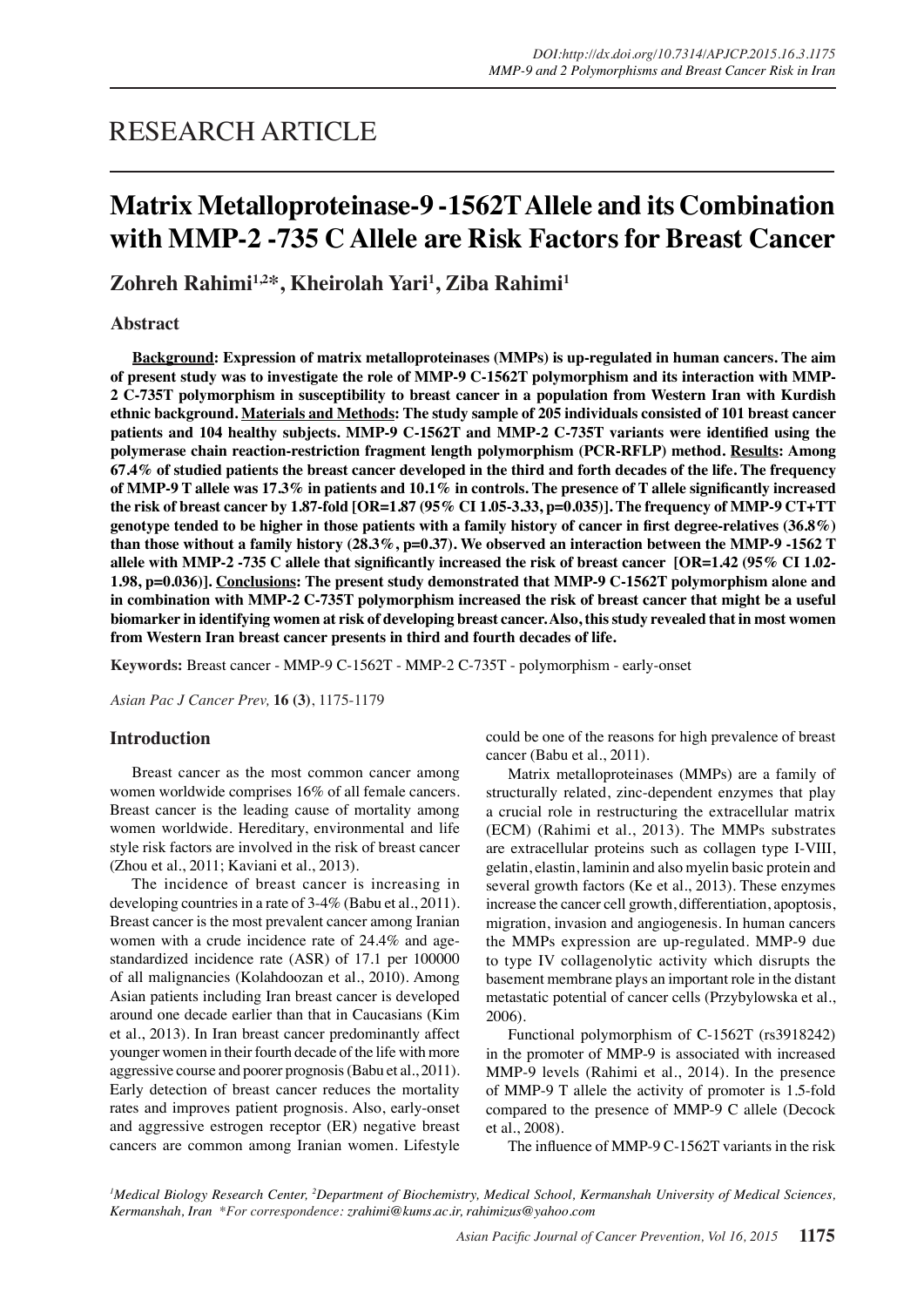#### *Zohreh Rahimi et al*

of breast cancer, its prognosis and metastasis has been investigated in various populations with controversial results (Grieu et al., 2004; Przybylowska et al., 2006; Hughes et al., 2007; Lei et al., 2007; McColgan et al., 2009; Beeghly-Fadiel et al., 2011; Zhou et al., 2011; Slattery et al., 2013; Chiranjeevi et al., 2014).

The MMP-2 gene locates on chromosome 16 at q13-21 and has thirteen exons (Saeed et al., 2013). MMP-2, also known as gelatinase A or 72-kDa type IV collagenase, is secreted from macrophages in fibrous caps and is involved in the remodeling processes (Bahrehmand et al., 2012). A C $\rightarrow$ T transition at nucleotide -735 (rs2285053) in the promoter region of MMP-2 disrupts a SP1 binding element results in lower promoter activity and reducing the MMP-2 expression (Wang et al., 2011).

Previously, we indicated that the C allele of MMP-2 C-735T polymorphism increased the risk of breast cancer by 1.64-fold (Yari et al., 2014).

The aim of present study was to examine the influence of MMP-9 C-1562T polymorphism and its interaction with MMP-2 C-735T polymorphism in the risk of breast cancer in a population with Kurdish ethnic background from Western Iran.

# **Materials and Methods**

Sample consisted of 101 patients (100 females and 1 male) with breast cancer and 104 healthy individuals consisted of 103 females and 1 male. The mean age of patients was 49.5±10.2 years and the mean age of controls was 40.1±9 years.

Diagnosis of breast cancer was according to standard clinical, radiological and histological parameters. Patients and controls had the Kurdish ethnic background and were from provinces of Kermanshah and Ilam from Western Iran. Patients were individuals who admitted to the Kermanshah University of Medical Sciences clinics. Demographic, histopathology and medical characteristics of patients including age, sex, family history of cancer, tumor stage, lymph node metastasis and the status of ER, progesterone receptor (PR) and human epidermal growth factor receptor (HER2) and P53 were obtained from the files of patients. Informed written consent was obtained from each individual before participation in the study. The study was approved by the Ethics Committee of Kermanshah University of Medical Sciences and was in accordance with the principles of the Declaration of Helsinki II.

#### *Genotyping*

From each subject 5 ml EDTA treated whole blood was obtained. Genomic DNA was extracted from peripheral blood leukocytes according to standard phenol-chloroform method as previously described (Rahimi et al., 2006).

The variants of MMP-9 promoter polymorphism at position -1562 were identified by polymerase chain reaction-restriction fragment length polymorphism (PCR-RFLP). The PCR included the forward primer of 5' GCC TGG CAC ATA GTA GGC CC--3', and the reverse primer of 5'- CTT CCT AGC CAG CCG GCA TC -3'. The PCR products were digested with 2 U of Sph I restriction

**1176** *Asian Pacific Journal of Cancer Prevention, Vol 16, 2015*

enzyme. The presence of MMP-9 T allele produces 247 and 188-bp fragments while the MMP-9 C allele results in undigested fragment of 435-bp (Rahimi et al., 2013).

The MMP-2 C-735T polymorphism was detected using PCR-RFLP method. The obtained 300-bp PCR product was digested with Hinf I restriction enzyme. The PCR product remained intact while the C allele was present but in the presence of T allele two fragments with 254- and 46-bp were produced (Yari et al., 2014).

#### *Statistics*

The allelic frequencies were calculated by the chromosome counting method. The significance of the difference of alleles and genotype frequencies between the groups was tested using the chi-square method. Data on quantitative characteristics were expressed as means ± standard deviations. Odds ratios (OR) were calculated as estimates of relative risk for disease and 95% confidence intervals were measured by logistic regression using SPSS software. Statistical significance was assumed at the p<0.05 level. All of the statistical analyses were performed using SPSS statistical software package version 16.0.

## **Results**

Demographic and clinical characteristics of breast cancer patients and healthy individuals are demonstrated in Table 1. As indicated in Table 1 there was 40 (39.6%) patients with a family history of breast cancer in firstdegree relatives. Around 99% of patients had invasive

|  | Table 1. Characteristics of Patients and C ontrols |  |  |
|--|----------------------------------------------------|--|--|
|--|----------------------------------------------------|--|--|

| Variable                     |                  | Patients, n=101 Controls, n=104 |
|------------------------------|------------------|---------------------------------|
|                              | $n (\%)$         | $n(\%)$                         |
| Gender                       |                  |                                 |
| Female                       | 100(99)          | 103(99)                         |
| Male                         | $1(1\%)$         | $1(1\%)$ , p=0.98               |
| Age (years)                  | $49.5 \pm 10.2$  | $40.1 + 9$                      |
|                              | $(range: 29-79)$ | (range: 28-70),                 |
| Family history of cancer     |                  | p<0.001                         |
| N <sub>0</sub>               | 61(60.4)         |                                 |
| Yes (first-degree relatives) | 40 (39.6)        |                                 |
| Tumor size (mm)              |                  |                                 |
| Mean (range)                 | $32(4-90)$       |                                 |
| Stage                        |                  |                                 |
| T                            | 18 (24)          |                                 |
| $\mathbf{I}$                 | 45 (60)          |                                 |
| IΙI                          | 11(14.7)         |                                 |
| IV                           | 1(1.3)           |                                 |
| Lymph node metastasis        |                  |                                 |
| No                           | 23(29.1)         |                                 |
| Yes                          | 56 (70.9)        |                                 |
| Histological types           |                  |                                 |
| In situ                      | 1(1.1)           |                                 |
| Invasive ductal carcinoma    | 82 (90.1)        |                                 |
| Invasive lobular carcinoma   | $8(8.8\%)$       |                                 |
| ER.                          |                  |                                 |
| Negative                     | 27(28.4)         |                                 |
| Positive                     | 68 (71.6)        |                                 |
| <b>PR</b>                    |                  |                                 |
| Negative                     | 26(27.4)         |                                 |
| Positive                     | 69 (72.6)        |                                 |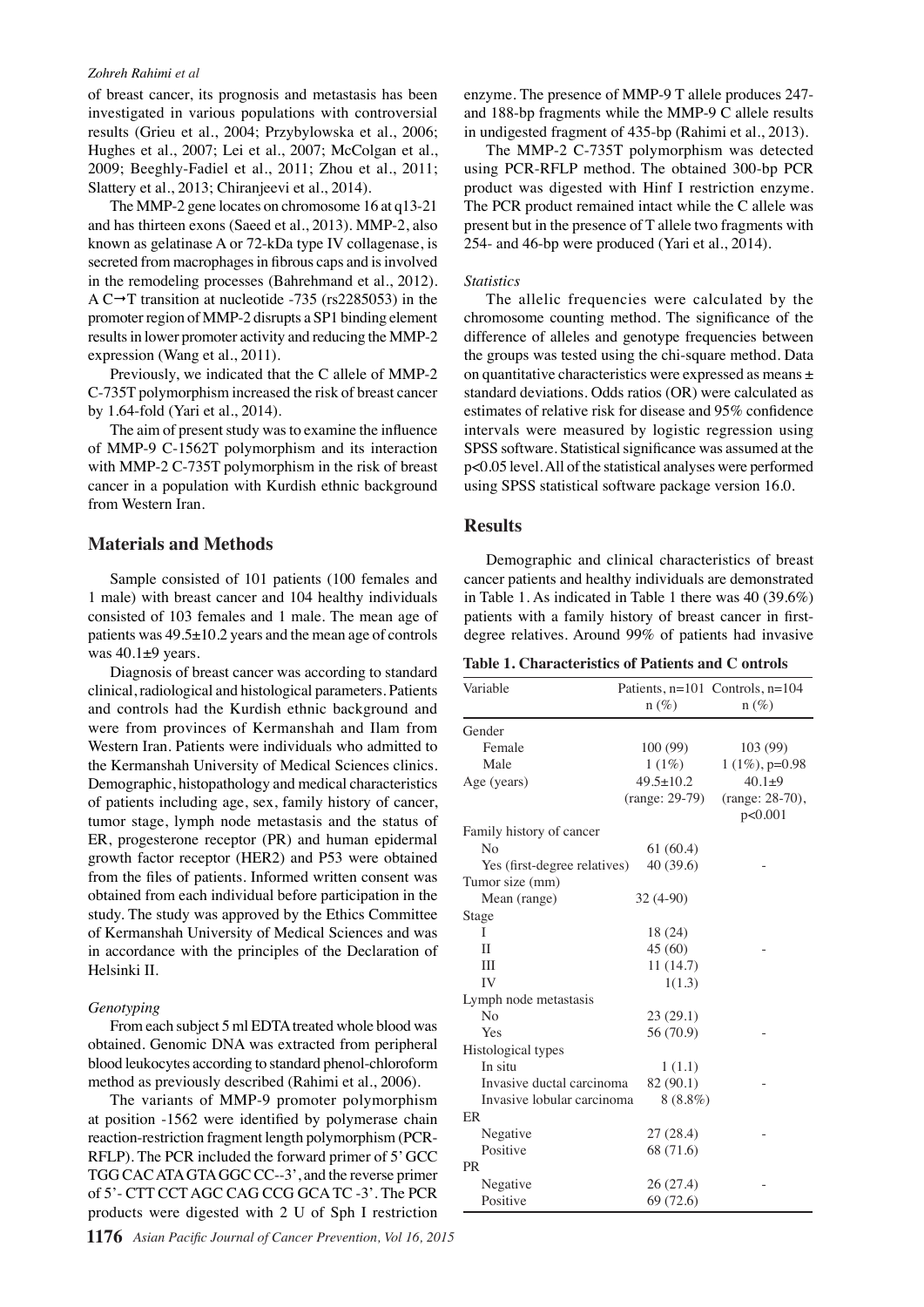| Genotype<br>MMP-9 C-1562T |            | Patients $n=101$<br>$n(\%)$ | Controls $n=104$<br>$n(\%)$ | $\chi^2$ , p value | OR $(95\%CI, p)$            |
|---------------------------|------------|-----------------------------|-----------------------------|--------------------|-----------------------------|
| Co dominant               | CC.        | 68 (67.3)                   | 84 (80.8)                   |                    |                             |
|                           | <b>CT</b>  | 31(30.7)                    | 19(18.3)                    | $4.49$ , $p=0.034$ | $2.015(1.05-3.88, p=0.036)$ |
|                           | TT         | 2(2)                        | 1(1)                        | $0.57, p=0.45$     | $1.57(0.46-5.28, p=0.46)$   |
| Dominant                  | CC         | 68 (67.3)                   | 84 (80.8)                   |                    |                             |
|                           | $CT+TT$    | 33(32.7)                    | 20(19.2)                    | $4.83, p=0.028$    | $2.04(1.07-3.87, p=0.029)$  |
| Recessive                 | $CT+CC$    | 99 (98)                     | 103(99)                     |                    |                             |
|                           | TT         | 2(2)                        | 1(1)                        | $0.36, p=0.54$     | $2.08(0.18-23.31, p=0.55)$  |
| Over dominant             | $C C + TT$ | 70(69.3)                    | 85 (81.7)                   |                    |                             |
|                           | CТ         | 31(30.7)                    | 19(18.3)                    | $4.28$ , $p=0.038$ | $1.98(1.03-3.81, p=0.04)$   |
| Allele frequency          | C          | 167(82.7)                   | 187 (89.9)                  |                    |                             |
|                           | T          | 35(17.3)                    | 21(10.1)                    | $4.54$ , $p=0.033$ | $1.87(1.05-3.33, p=0.035)$  |

**Table 3. Carrier Odds Ratios Interaction between Mmp-9 T with Mmp-2 C Alleles in Breast Cancer Patients**

| Control group<br>$n(\%)$ | Patients<br>$n(\%)$<br>[OR $(95\% \text{ CI}, p)$ ] | $MMP-2$<br>C | MMP-9<br>т |
|--------------------------|-----------------------------------------------------|--------------|------------|
| 22(13.9)                 | 16(8.5)                                             |              |            |
| Reference group          | Reference group                                     |              |            |
| 120 (75.9)               | 140 (74.5)                                          | $^{+}$       |            |
| 6(3.8)                   | 11(5.9)                                             |              | $^{+}$     |
| 10(6.3)                  | 21(11.2)                                            |              |            |
|                          | $[1.42 (1.02 - 1.98, p=0.036)]$                     |              |            |

ductal and lobular carcinoma. Approximately 72% of patients were estrogen and progesterone receptor positive (Table 1).

There were 10 (10.2%) and 28 (28.6%) patients aged below 30 and 40 years, respectively. The highest incidence of breast cancer existed in women aged 40-49 years (38.8%) followed in order of frequency among women aged 30-39 (28.6%), 50-59 (12.2%), 20-29 (10.2%), 60-69 (8.2%) and 70-79 years (2%).

Agarose gel electrophoresis pattern of some of RFLP



**Figure 1. Agarose Gel Electrophoresis Pattern of Some RFLP Products of the MMP-9 C-1562T Polymorphism**

products of the MMP-9 C-1562T polymorphism is demonstrated in Figure 1.

Distribution of MMP-9 genotypes was in hardy-Weinberg equilibrium in both patients and controls  $(\chi^2 = 0.51, \chi^2 = 0$ , respectively, p>0.1).

The frequencies of MMP-9 C-1562T genotypes and alleles are presented in Table 2. In co-dominant model the frequency of MMP-9 CT genotype in patients was significantly higher  $(30.7\%, p=0.034)$  than that in controls (18.3%) and increased the susceptibility to breast cancer by 2.015-fold (p=0.036). In dominant model the combined genotype of CT+TT increased the risk of breast cancer by 2.04 times (p=0.029). In over dominant model the presence of CT genotype was associated with 1.98-fold increased risk of breast cancer (p=0.04). The frequency of MMP-9 T allele was 17.3% in patients and 10.1% in controls, respectively and the presence of this mutant allele significantly increased the risk of breast cancer by 1.87 tim es  $[OR=1.87 (95\% CI 1.05-3.33, p=0.035)].$ 

The frequency of MMP-9 CT+TT genotype tended to be higher in those patients with a family history of cancer in first degree-relatives  $[CT+TT, n=14 (36.8\%), CC, n=24]$ (63.2%)] than those without a family history of cancer  $[CT+TT, n=17 (28.3\%), CC, n=43 (71.7\%), p=0.37)].$ 

Examining the synergistic effects of both polymorphisms revealed in the presence of both MMP-9 T and MMP-2 C alleles the risk of breast cancer increased 1.42 times [OR=1.42, 95%CI 1.02-1.98, p=0.036] (Table 3).

## **Discussion**

The present study detected a significant association between MMP-9 C-1562T polymorphism and the risk of breast cancer. We indicated that the presence of MMP-9 T allele increased susceptibility to breast cancer by 1.87 fold. Also, there was a synergism between MMP-9T and MMP-2 C alleles to increase the risk of breast cancer by 1.42 times. However, the MMP-9 variants were not associated with the lymph node metastasis and steroid hormone receptor status in our studied population.

MMPs play a role in tumor initiation and growth, stimulation of angiogenesis, activation of growth factors and receptors, apoptosis and metastasis of tumors (Chiranjeevi et al., 2014).

*Asian Pacific Journal of Cancer Prevention, Vol 16, 2015* **1177** MMP-9 that is also known as gelatinase B or type IV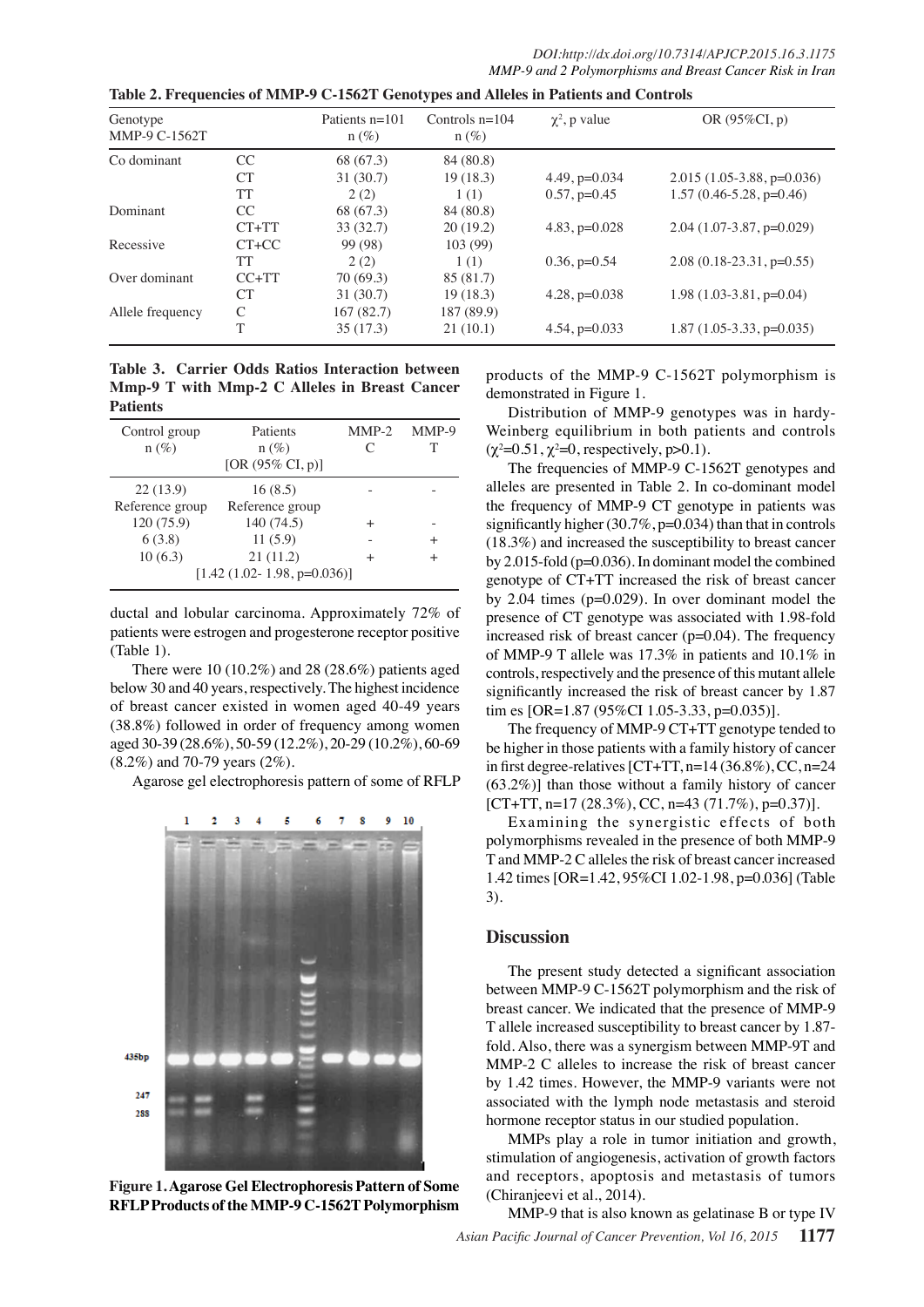#### *Zohreh Rahimi et al*

collagenases is a proteolytic enzyme that degrades type IV collagen, a major component of the basement membrane. It has been demonstrated that the presence of MMP-9 -C1562T abolishes the binding of transcription repressor protein, resulting in a higher activity of the MMP-9 T allele (Przybylowska et al., 2006). So, the MMP-9 C-1562T polymorphism might increase degradation of ECM with lymph node metastasis. A positive correlation between expression levels and genotypes of the MMP-9 T allele and a higher risk of advanced breast cancer has been indicated due to the higher promoter expression in the presence of this allele. Association of higher plasma MMP-9 levels with poor prognosis in breast cancer patients has been reported (Chiranjeevi et al., 2014).

There are controversial reports related to the role of MMP-9 C-1562T variants in susceptibility to breast cancer or influence on its prognosis. Some studies showed an evidence of association between MMP-9 C-1562T polymorphism with cancer susceptibility. In a study from Sweden a moderate increased risk of developing breast cancer was observed in the presence of TT genotype (Lei et al., 2007). Also, in a study among Indians an association between the TT genotype with the risk of breast cancer was detected (Chiranjeevi et al., 2014). However, other studies did not detect such association. Among Chinese breast cancer patients from Shanghai Breast Cancer Genetics Study, the MMP-9 C-1562T polymorphism was not associated with the risk of cancer (Beeghly-Fadiel et al., 2011). In a meta-analysis conducted by McColgan and Sharma in 2009, MMP-9 C-1562T was not associated with the risk of breast cancer (McColgan et al., 2009). Subsequent meta-analysis confirmed an absence of association between the risk of breast cancer and MMP-9 C-1562T (Zhou et al., 2011).

An evidence of association between MMP-9 C-1562T genotypes and clinical outcome of the cancer has been provided in some studies. Among mixed ethnicity Caucasians with breast cancer the presence of MMP-9 CT genotypes significantly increased the risk of lymph node metastasis (Hughes et al., 2007). Over expression of MMP-9 due to promoter polymorphism and elevation of MMP-9 level may increase migration of tumor cell and progression of cancer through degradation of ECM. Also, variable individual susceptibility to breast cancer and its outcome might be explained by influence of MMPs variants on tumor microenvironment (Hughes et al., 2007).

In a study from Poland the MMP-9 T allele was associated with poor differentiation, tumor size and steroid hormone receptor status but not with lymph node involvement (Przybylowska et al., 2006). Also, among breast cancer patients the presence of MMP-9 -1562 T allele was associated with good prognosis in these patients (Grieu et al., 2004). Further, in a study of mixed population of Hispanic and non-Hispanic white women both MMP3 (rs650108) and MMP9 (rs3918261) were associated with ER-/PR- tumors (Slattery et al., 2013). However, among Swedish patients this polymorphism did not affect the prognosis. Also, no association was detected between this polymorphism and tumor size, steroid hormone receptor status, lymph node metastasis or differentiation (Lei et al., 2007). Among Indians the stratification of MMP-9

genotypes based on the histological classification status did not indicate a difference (Chiranjeevi et al., 2014).

Controversial reports related to the role of MMP-9 C-1562T in susceptibility to breast cancer and its clinical outcome could be due to differences in ethnicity, sample size, subtypes of cancer, environmental factors and genegene interactions.

In our previous report the MMP-2 -735 C allele was found to be a risk factor for breast cancer (Yari et al., 2014). In the present study the increased risk of breast cancer in the concomitant presence of both MMP-9 -1562 T and MMP-2 -735 C allele could be attributed to higher promoter activity and expression of promoter of both genes in the presence of these alleles with consequence of increased breast cancer risk (Beeghly-Fadiel et al., 2011; Wang et al., 2011; Saedi et al., 2012; Yari et al., 2014).

In contrast to developed countries (Kim et al., 2013) in the present study around 67.4% of the patients developed breast cancer in the third and forth decades of their life. The presence of early-onset breast cancer with higher mortality and morbidity should be considered in screening and prevention programs of the cancer of the country.

In conclusion, the present study demonstrates the MMP-9 C-1562T polymorphism increases the risk of breast cancer and also, synergistically acts with MMP-2 C-735T polymorphism to increase the risk of breast cancer that might be a useful biomarker in identifying women at risk of developing breast cancer. Also, this study indicates that in women from Western Iran breast cancer present mostly in third and fourth decades of life.

## **Acknowledgements**

This work was financially supported by a grant from Vice Chancellor for Research of Kermanshah University of Medical Sciences, Kermanshah, Iran.

## **References**

- Babu GR, Samari G, Cohen SP, et al (2011) Breast cancer screening among females in Iran and recommendations for improved practice: a review. *Asian Pac J Cancer Prev*, **12**, 1647-55.
- Bahrehmand F, Vaisi-Raygani A, Kiani A, et al (2012) Matrix metalloproteinase-2 functional promoter polymorphism G1575A is associated with elevated circulatory MMP-2 level and increased risk of cardiovascular disease in systemic lupus erythematosus patients. *Lupus*, **21**, 616-24.
- Beeghly-Fadiel A, Lu W, Shu XO, et al (2011) MMP9 polymorphisms and breast cancer risk: a report from the shanghai breast cancer genetics study. *Breast Cancer Res Treat*, **126**, 507-13.
- Chiranjeevi P, Mrudula Spurthi K, Santhoshi Rani N, et al (2014) Gelatinase B (-1562C/T) polymorphism in tumor progression and invasion of breast cancer. *Tumor Biol*, **35**, 1351-6.
- Decock J, Paridaens R, Ye S (2008) Genetic polymorphisms of matrix metalloproteinases in lung, breast and colorectal cancer. *Clin Genet*, **73**, 197-211.
- Grieu F, Li WQ, Iacopetta B (2004) Genetic polymorphisms in the MMP-2 and MMP-9 genes and breast cancer phenotype. *Breast Cancer Res Treat*, **88**, 197-204.
- Hughes S, Agbaje O, Bowen RL, et al (2007) Matrix